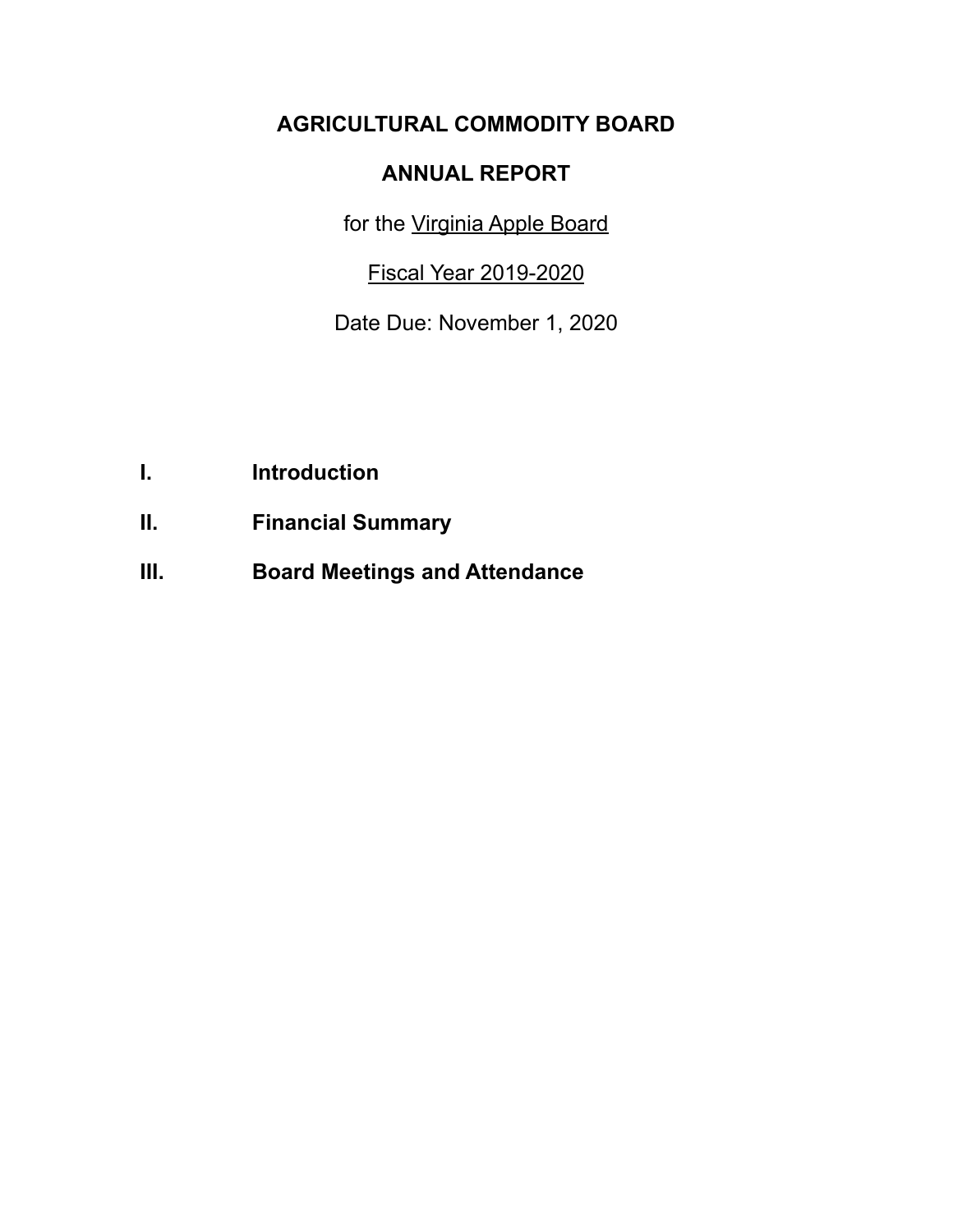In 2003, Virginia apple growers voted to discontinue collecting the apple excise tax. Just one year later, a segment of the industry began work to reestablish the excise tax as a way to fund several important programs. A referendum was held in 2005 and the growers voted to reinstate the excise tax. The new code reflected a change in the way the assessment would be calculated. The assessment will only be collected on those growers who produce 5,000 bushels or more per year on a 5-year average. The rate collected will be .025 cents per bushel and the money will be divided between the U.S. Apple Association, the Virginia State Horticultural Society, the Virginia Apple Research Program, administration and reserve. This funding will continue to keep Virginia growers relevant in the national and international marketplace. The Virginia Department of Taxation will be responsible for collecting the taxes and transferring them to the Virginia Department of Agriculture. The money will be held by VDACS in cost code 646. In FY 2017, the industry requested the General Assembly change the Board composition, reducing the membership from 3 members per district to 2 members per district, partially due to the Board only meeting 1 time per year, but also the number of eligible Board members in District 2 has declined significantly.

The 2019-2020 Virginia Apple Board meeting was held electronically via WebEx on Friday, May 29, 2020 during the Governor's declared state of emergency due to the COVID-19 pandemic making it unsafe for the public body to assemble in a single location. During the meeting, the Board voted to send 40% of the revenue collected to the U.S. Apple Association, 20% to the Virginia State Horticultural Society, 20% to the Virginia Agricultural Research Program, and 10% to the administration fund. The reserve fund met the \$125,000 maximum, thus 10% of the collections could not be put towards the reserve. The balance was distributed equally between U.S. Apple Association, Virginia State Horticultural Society, and Virginia Agricultural Research Program. The administrative funds are within the Apple Board Fund at the Virginia Department of Agriculture.

The Apple Board allocated funding for Flair Communication to provide website services and social media services. Flair communication manages the Virginia Apple Industry website ([www.virginiaapples.net\)](http://www.virginiaapples.net) in addition to highlighting orchard events, recipes, news and general information on the Virginia Apple Industry Facebook page.

The Board voted to fund the Virginia Foundation for Agriculture in the Classroom for \$2,500 to fund educational initiatives such as Apple Life Cycle Model trainings and the FarmLife360 virtual reality project. Additionally, the funding provides direct support for National Apple Month resources and events including "Crunch Heard 'Round the Commonwealth" promoted during Farm to School week.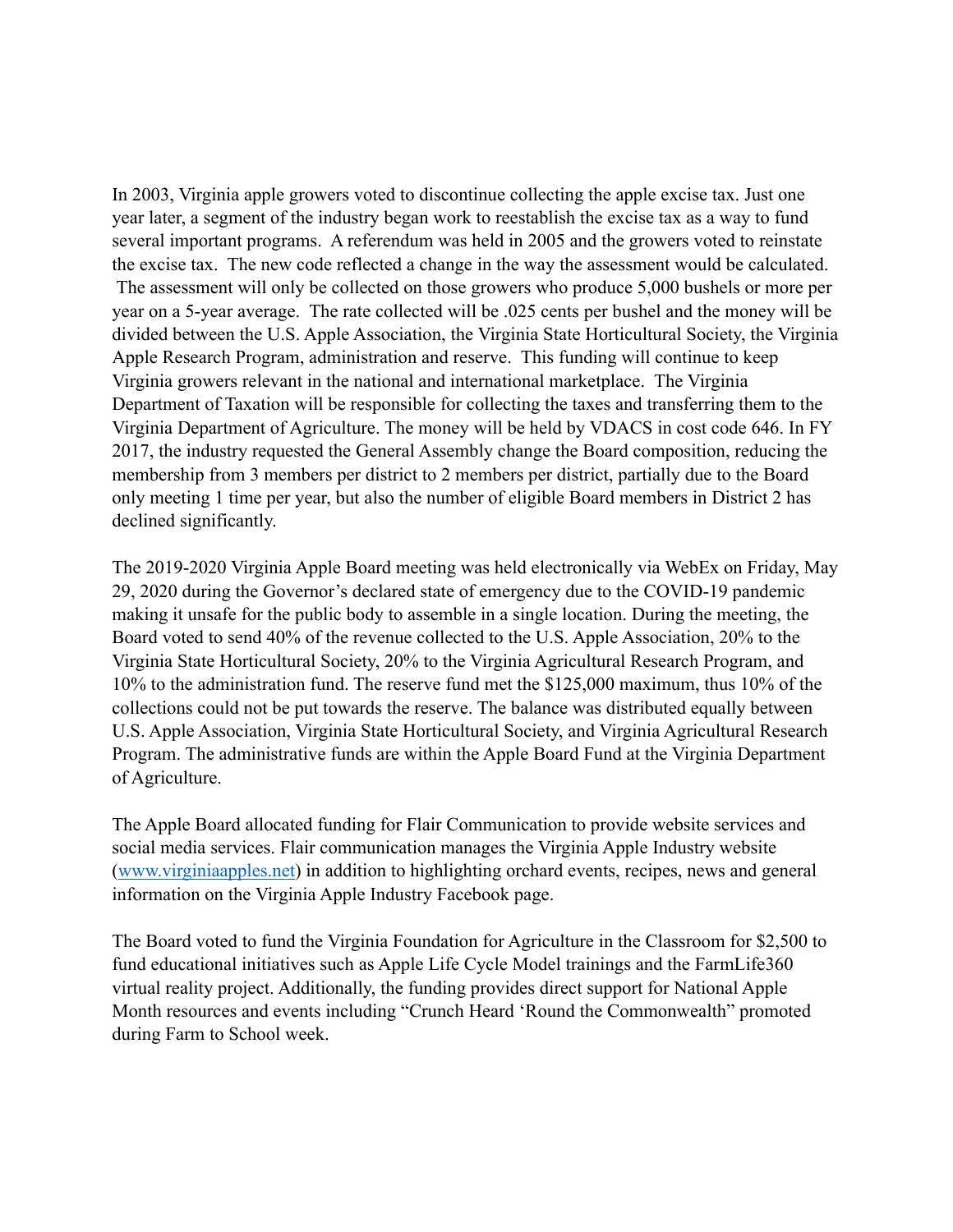### **Financial Summary**

## **Cost Code 646**

| Cash Balance: 6/30/2019                                             | \$49,677.18  |
|---------------------------------------------------------------------|--------------|
| Assessment Receipts: 7/1/2019 - 6/30/2020                           | \$74,208.99  |
| Total Cash Balance & Receipts:                                      | \$123,886.17 |
| Transfer to cc $647$ – Reserve                                      | \$0          |
| Transfer to cc 648 - Admin                                          | \$13,709.29  |
| <b>Total Actual Expenditures</b><br>(from VDACS Financial Analysis) | \$110,076.00 |
| Cash Balance: June 30, 2020                                         | \$13,810.17  |
| <b>Cost Code 647 - Reserve</b>                                      |              |
| Cash Balance: 6/30/2019                                             | \$125,000.00 |
| Other receipts                                                      | \$0          |
| <b>Total Balance</b>                                                | \$125,000.00 |
| Deduct Total Actual Expenditures<br>(from VDACS Financial Analysis) | \$0          |
| Cash Balance: June 30, 2020                                         | \$125,000.00 |
| <b>Cost Code 648 - Administration</b>                               |              |
| Cash Balance: 6/30/2019                                             | \$71,764.17  |
| Transfer from cc 646                                                | \$13,759.29  |